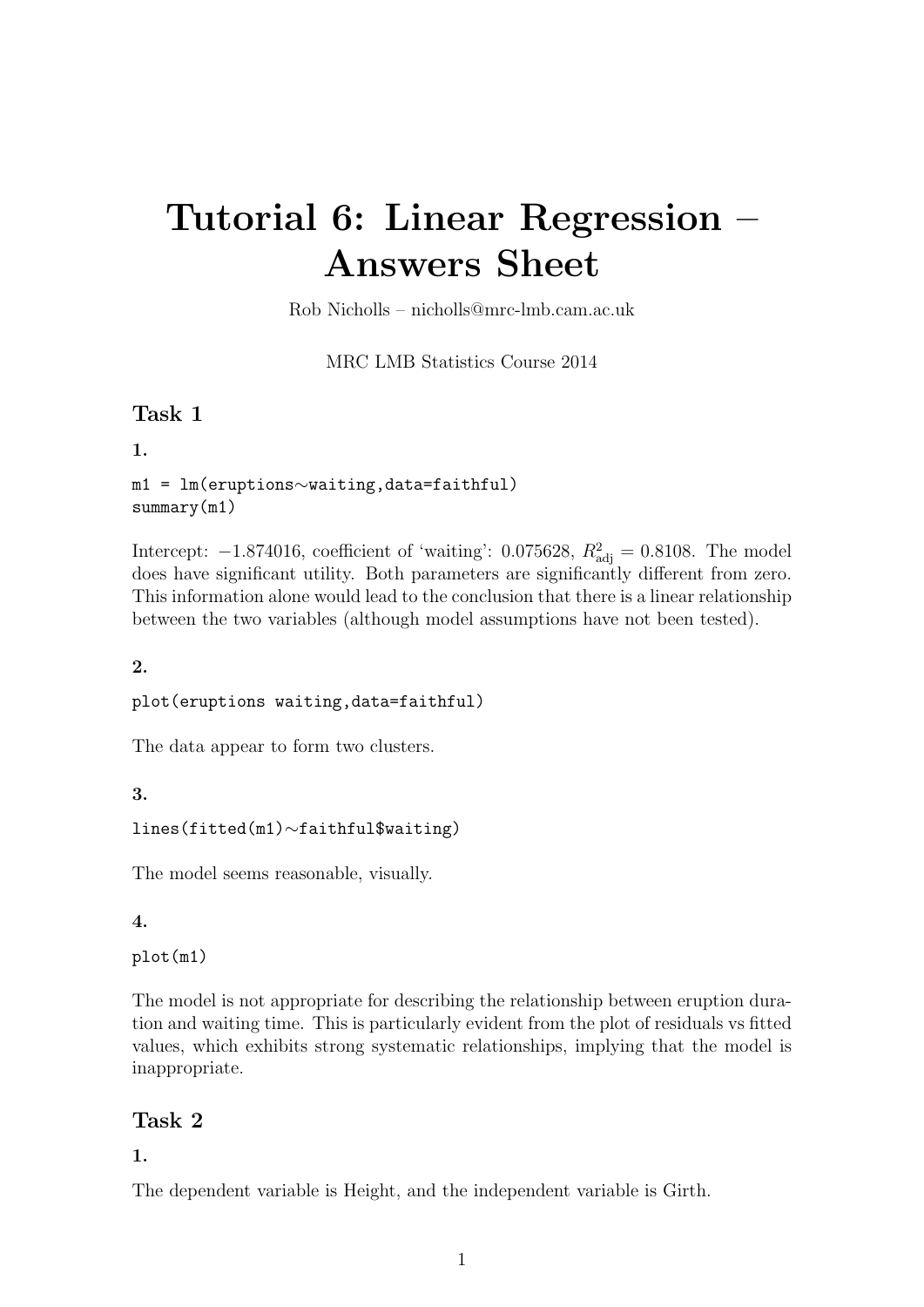m1 = lm(Height∼Girth,data=trees) summary(m1)

This model has significant utility. The parameter estimate is  $\hat{\beta} = 1.0544$ .

## 2.

The model cannot be used to predict Girth given Height. This is because the model predicts Height, not Girth. In particular, note that standard error estimates could not be achieved if trying to predict Girth given Height using a model designed to predict Height given Girth. An equivalent model to predict Height would have a different distribution of residuals. Indeed, the two optimisation problems solved in parameter estimation for the two models are different. Note that these would be equivalent if all observations perfectly on a line.

```
m2 = lm(Girth∼Height,data=trees))
summary(m2)
```
This model has significant utility. Only the coefficient of Height is significant. The estimate of the slope is  $\hat{\beta} = 0.25575$ . This is very different to the equivalent parameter estimate from model m1. This demonstrates how it is important to know exactly what question you want to ask before you try to draw conclusions – it is always important to use an appropriate model to address a particular question.

3.

4.

```
m3 = lm(Girth∼0+Height,data=trees))
summary(m3)
```

```
plot(Height∼Girth,data=trees)
lines(fitted(m1)∼trees$Girth)
lines(trees$Height∼fitted(m2))
lines(trees$Height∼fitted(m3))
```
The lines are different because they represent different models, which correspond to the optimisation of different functions.

```
m1 = lm(Volume∼Girth,data=trees)
m2 = lm(Volume∼Height,data=trees)
summary(m1)
summary(m2)
```
Looking at the model summaries, model  $m1$  is better than  $m2$ .

plot(m1)

The residuals appear to be correlated with fitted values, and there is one point of high influence.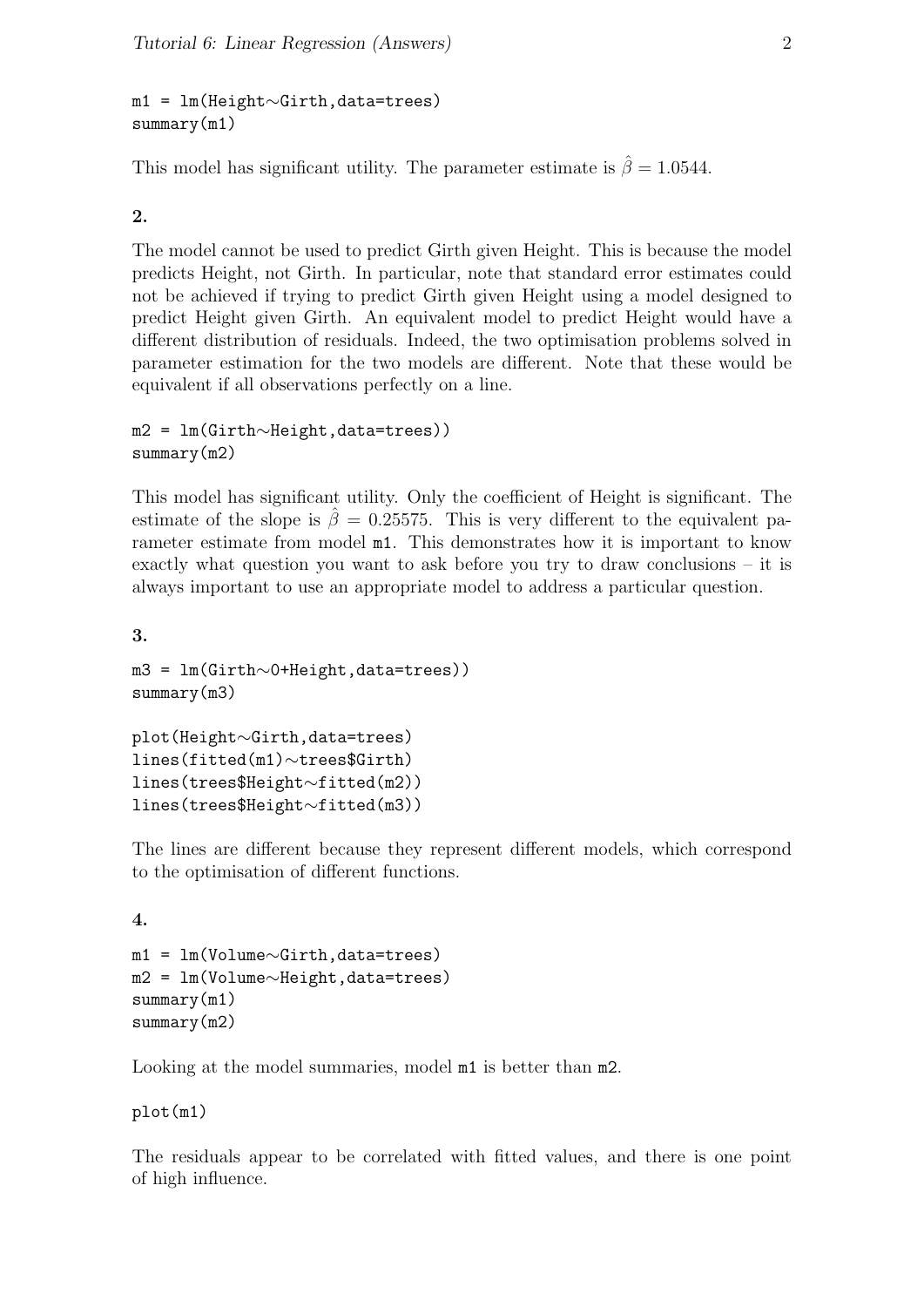m1 = lm(Volume[-31]∼Girth[-31],data=trees) summary(m1)

Parameter estimates do change. The change is reasonably substantial, but not so dramatic as to result in significantly different parameter values – the changes are approximately one  $\sigma$  in magnitude.

## Task 3

1.

```
cor(anscombe$x1,anscombe$y1)
cor(anscombe$x2,anscombe$y2)
cor(anscombe$x3,anscombe$y3)
cor(anscombe$x4,anscombe$y4)
```
All correlations are essentially the same.

## 2.

```
summary(lm(anscombe$y1∼anscombe$x1))
summary(lm(anscombe$y2∼anscombe$x2))
summary(lm(anscombe$y3∼anscombe$x3))
summary(lm(anscombe$y4∼anscombe$x4))
```
The summaries suggest that all models are essentially the same.

3.

```
plot(anscombe$y1∼anscombe$x1)
plot(anscombe$y2∼anscombe$x2)
plot(anscombe$y3∼anscombe$x3)
plot(anscombe$y4∼anscombe$x4)
```
Despite having the same correlations, and the same parameters and statistics when creating linear models, the relationships between  $x$  and  $y$  for each of these datasets are very different. This shows how it is vitally important to visually inspect the data, and ensure that model assumptions are satisfied, rather than naively drawing conclusions based on limited statistics.

# Task 4

1.

```
plot(speed∼dist,data=cars)
```
The relationship seems reasonably linear, but also seems to plateau.

```
2.
m1 = lm(speed∼dist,data=cars)
summary(m1)
```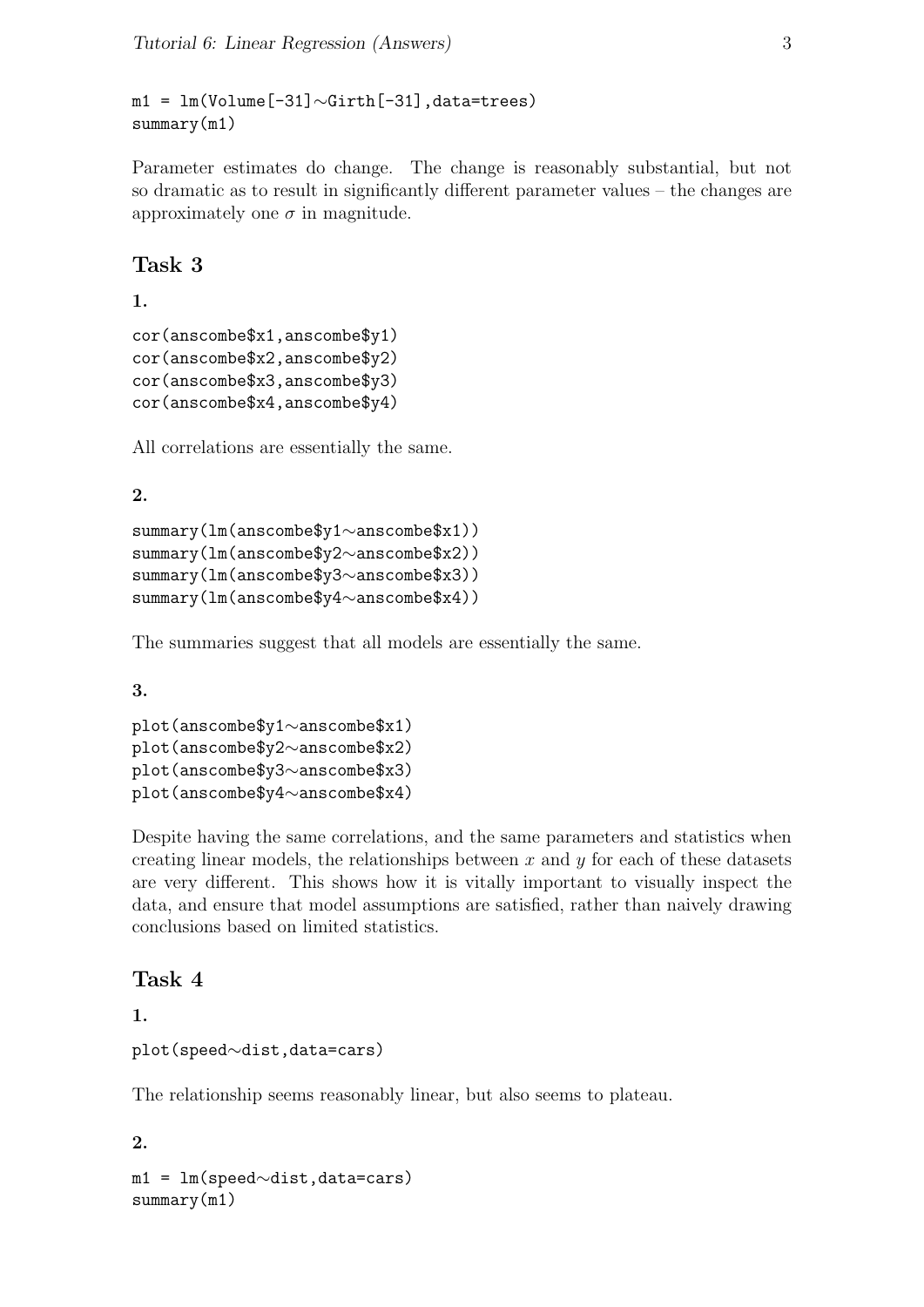## plot(m1)

The model does have significant utility. There is a dependency between residuals and fitted values.

## 3.

```
m2 = lm(speed∼sqrt(dist),data=cars)
summary(m2)
plot(m2)
```
The relationship seems linear, and this model fits better than the previous model (according to  $R^2$ ). Also, the dependency between the residuals and fitted values is reduced.

## 4.

```
m3 = lm(log(speed)∼log(dist),data=cars)
summary(m3)
plot(m3)
```
This model fits better than the previous model (according to  $R^2$ ). Consequently, it may be concluded that this model is better than the previous model.

## 5.

The model of speed against the square root of dist includes an intercept parameter that is not significantly different from zero. Consequently, this term may be removed from the model.

## 6.

```
plot(log(speed)∼log(dist),data=cars)
lines(fitted(m3)∼log(dist),data=cars)
```
## 7.

```
plot(speed∼dist,data=cars)
x = order(cars\dist)
lines(exp(fitted(m3))[x]∼dist[x],data=cars)
```
## 8.

```
lines(fitted(m2)[x]∼dist[x],data=cars,col="red")
```
The curves are similar, but they are different. Note that the fitted values from the log-log model are systematically lower, as the model forces the curve to have an intercept of zero (pass through the origin).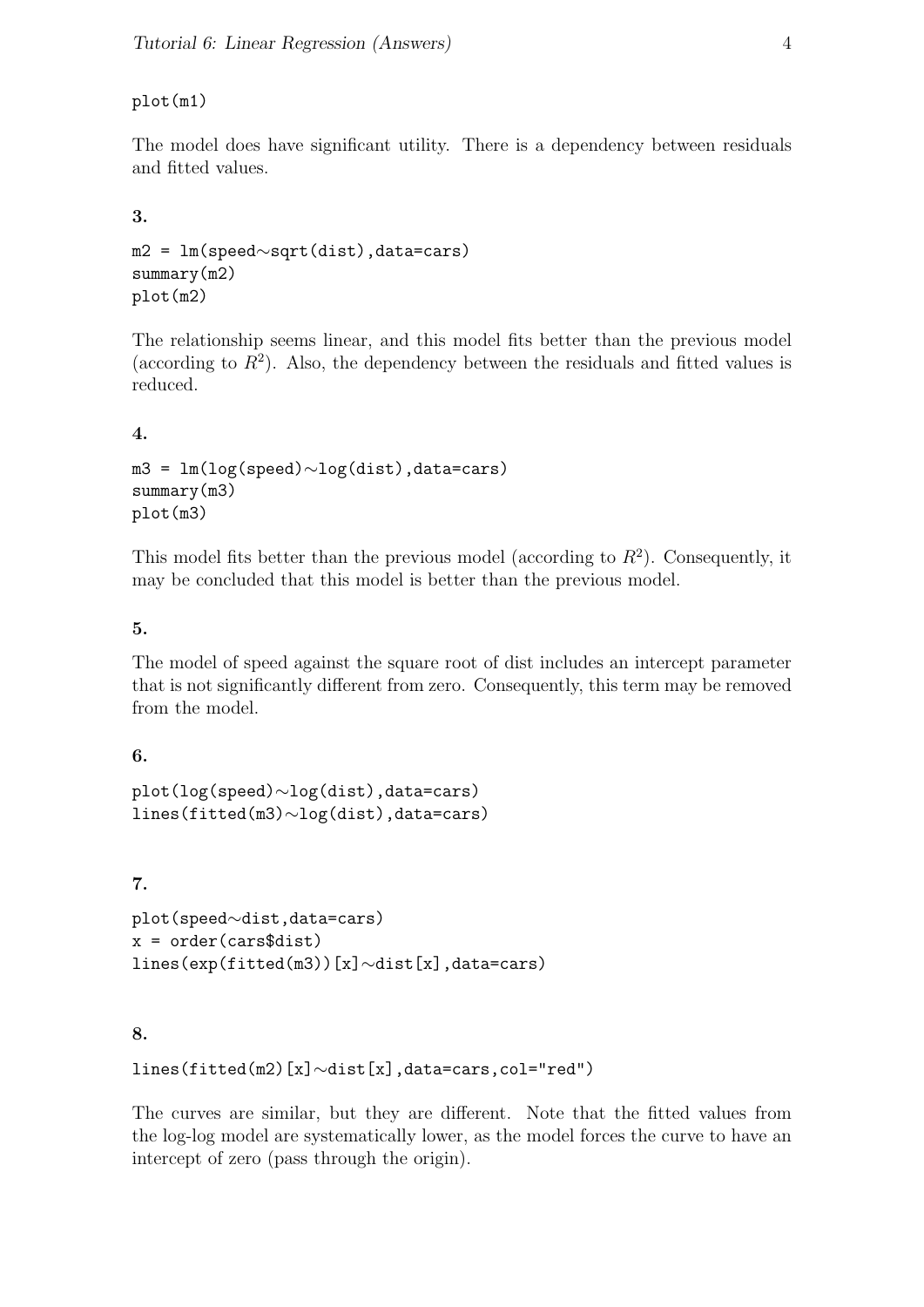# Task 5

# 1.

```
plot(time∼conc,data=Indometh)
```
The relationship between time and conc is negative and non-linear. Specifically, time is inversely related to conc.

# 2.

```
plot(log(time)∼log(conc),data=Indometh)
```
# 3.

```
m1 = lm(log(time)∼log(conc),data=Indometh)
summary(m1)
plot(m1)
```
Intercept: −0.4203, coefficient of 'log(conc)': −0.9066. Both parameters are significantly different from zero. There are no concerning outliers with particularly large influence.

# 4.

```
plot(log(time)∼log(conc),data=Indometh)
lines(fitted(m1)∼log(conc),data=Indometh)
```
# 5.

```
plot(time∼conc,data=Indometh)
x = order(Indometh\$cone)lines(exp(fitted(m1))[x]∼conc[x],data=Indometh)
```
# Task 6

```
1.
```

```
m1 = lm(Volume∼Height,data=trees)
m2 = lm(Volume∼Girth,data=trees)
summary(m1)
summary(m2)
```
The model summaries indicate that the model that regresses Volume on Girth is better, on the basis of a much higher Multiple R-squared value (0.9353 versus 0.3579).

2. m3 = lm(Volume∼Height+Girth,data=trees) summary(m3)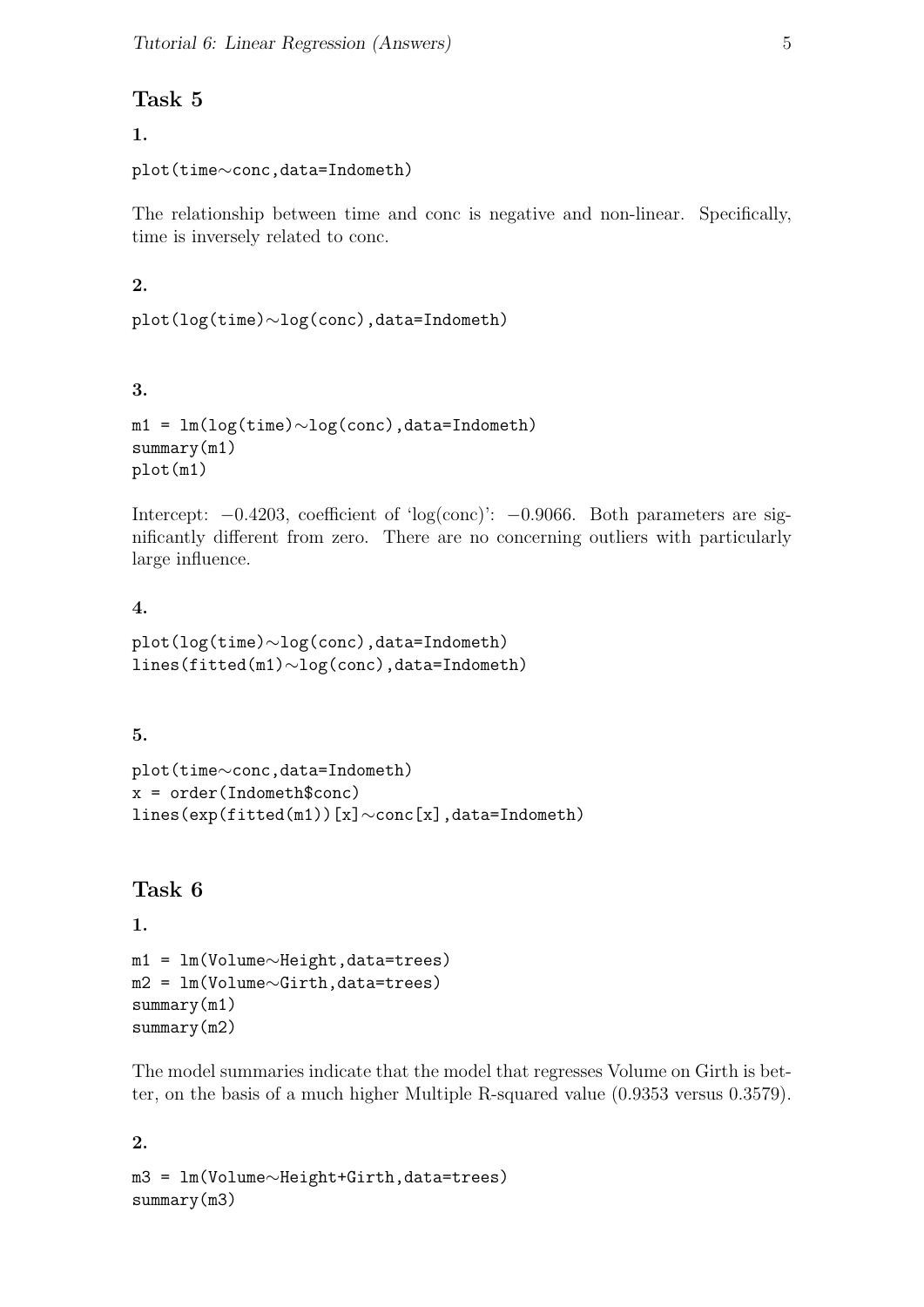## plot(m3)

This model is better than both of the previous models, on the basis that it has a higher Multiple R-squared value (0.948). All model terms are significant. The model seems reasonable – the diagnostic plots do not indicate anything particularly concerning about this model.

## 3.

```
m4 = lm(Volume∼Height*Girth,data=trees)
summary(m4)
plot(m4)
```
This model is better than the previous models, on the basis that it has a higher Multiple R-squared value (0.9756). Again, all model terms are significant, and the model seems reasonable – the diagnostic plots do not indicate anything particularly concerning about this model.

## 4.

```
m5 = lm(log(Volume)∼log(Height)+log(Girth),data=trees)
summary(m5)
plot(m5)
```
This model is better than the previous models, on the basis that it has a higher Multiple R-squared value (0.9777). Note also that this model has fewer parameters than the previous model. Again, all model terms are significant, and the model seems reasonable – the diagnostic plots do not indicate anything particularly concerning about this model. We can conclude that the relationship between Volume, Height and Girth is not linear. Rather, it is a power relationship, as it better described by a log-log model.

## 5.

```
m6 = lm(log(Volume)∼log(Height)*log(Girth),data=trees)
summary(m6)
plot(m6)
```
This model has a higher Multiple R-squared value than previous models (0.9778). However, this is at the expense of more parameters – more terms are present in the model. In fact, none of the parameter estimates are significantly different from zero. This means that not all terms are required in order to model  $log(Volume)$ . If  $log(Height)$  and  $log(Girth)$  are present, then including the interaction term log(Height):log(Girth) does not result in a better model.

## 6.

The model that regresses log(Volume) on log(Height) and log(Girth) is the most appropriate.

```
plot(Volume∼Girth,data=trees)
```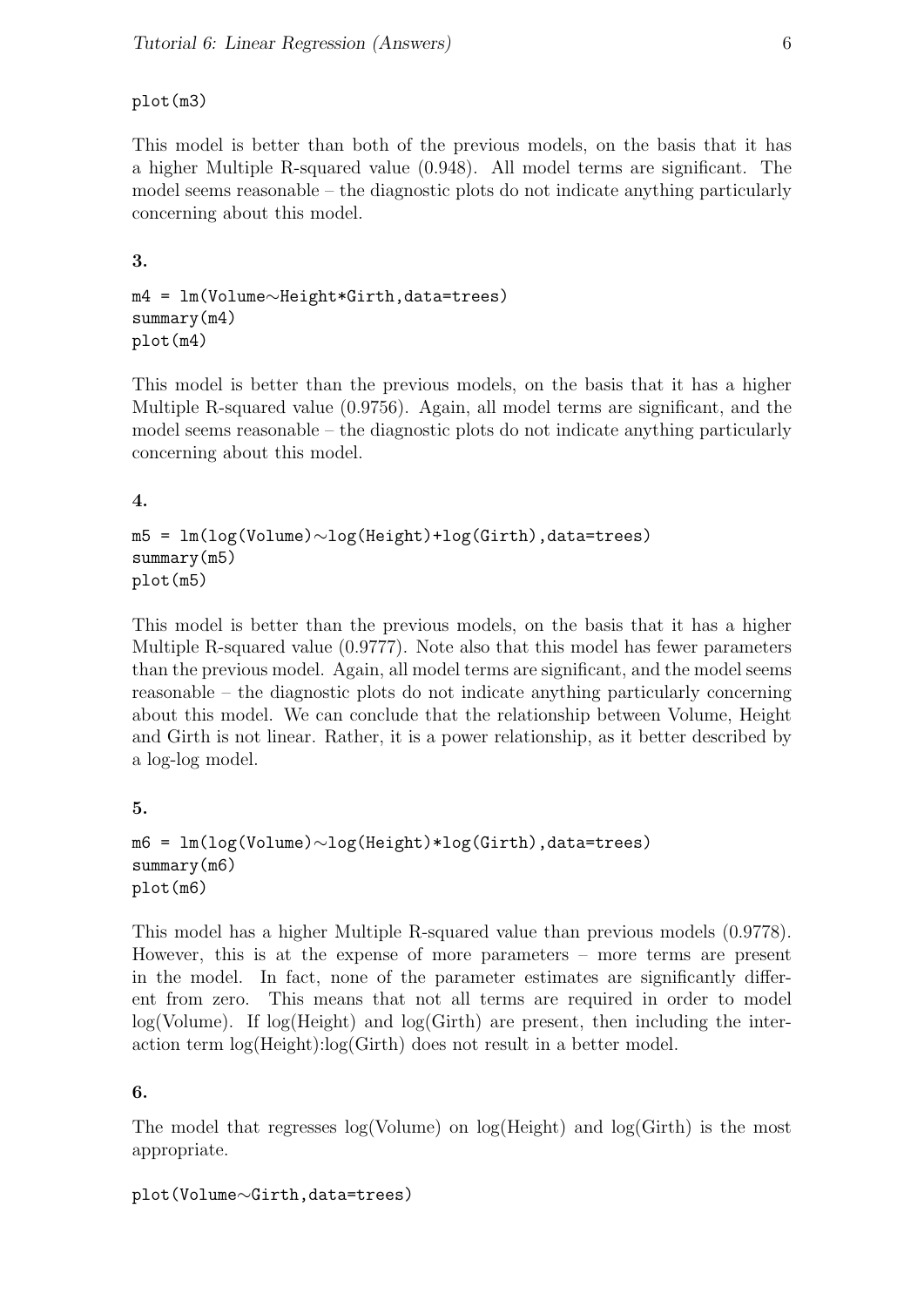```
x = order(trees \& Girth)lines(exp(fitted(m5))[x]∼Girth[x],data=trees)
```
# Task 7

## 1.

```
plot(conc∼rate,data=Indometh)
```
The relationship between conc and rate is positive and non-linear. Visually, it appears that there may be a power or exponential relationship between conc and rate.

## $2<sub>1</sub>$

```
plot(log(conc)∼rate,data=Indometh)
m1 = lm(log(conc)∼rate,data=Indometh)
summary(m1)
```
A logarithmic transformation of the dependent variable linearises the model and stabilises the variance, resulting in a linear model in which both terms are significant.

#### 3.

m2 = lm(log(conc)∼rate+state,data=Indometh) summary(m2)

State is a factor variable with two levels. Including this term improves the model – the Multiple R-squared value increases, and all terms are significant.

## 4.

```
m3 = lm(log(conc)∼rate*state,data=Indometh)
summary(m3)
```
Including the interaction term results in the state term not being significant. Consequently, not all three terms are required in the model.

## 5.

```
m4 = lm(log(conc)∼rate*state-state,data=Indometh)
summary(m4)
```
All three terms in this model are required, and the Multiple R-squared value is higher than for the previous models m1 and m2.

```
plot(conc∼rate,data=Puromycin)
x = Puromycin$state==levels(Puromycin$state)[1]
y = order(Puromycin\tt{rate[x]})
```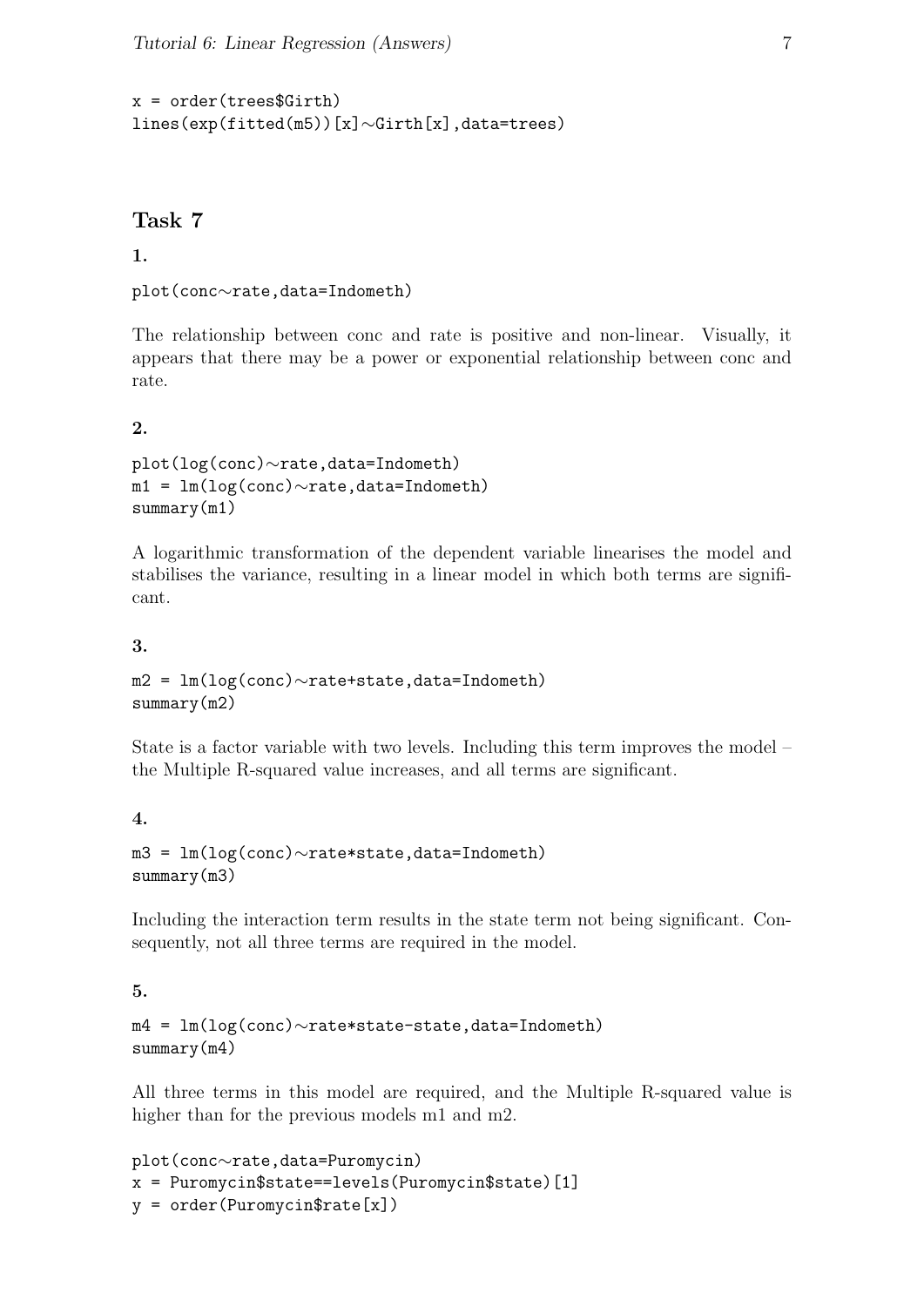```
z = order(Puromycin$rate['x])lines(exp(fitted(m4))[x][y]∼rate[x][y],data=Puromycin)
lines(exp(fitted(m4))[!x][z]∼rate[!x][z],data=Puromycin,col="red")
```
## Task 8

#### 1.

```
m1 = lm(Fertility∼.,data=swiss)
summary(m1)
```
Not all terms are significant.

#### 2.

step(m1)

The Examination term was removed. The AIC corresponding to the final model is 189.86.

m2 = lm(Fertility∼.-Examination,data=swiss) summary(m2)

All terms in the final model are significant.

# Task 10

The simple linear regression equation for an observation  $i$  is:

$$
y_i = \hat{\alpha} + \hat{\beta}x_i + \varepsilon_i \tag{1}
$$

Summing over all observations, we get:

$$
\sum_{i=1}^{n} y_i = \sum_{i=1}^{n} \hat{\alpha} + \sum_{i=1}^{n} \hat{\beta} x_i + \sum_{i=1}^{n} \varepsilon_i
$$
  

$$
= \hat{\alpha} \sum_{i=1}^{n} 1 + \hat{\beta} \sum_{i=1}^{n} x_i
$$
  

$$
= \hat{\alpha} n + \hat{\beta} \sum_{i=1}^{n} x_i
$$
  

$$
\frac{1}{n} \sum_{i=1}^{n} y_i = \hat{\alpha} + \hat{\beta} \frac{1}{n} \sum_{i=1}^{n} x_i
$$
  

$$
\bar{y} = \hat{\alpha} + \hat{\beta} \bar{x}
$$
  

$$
\hat{\alpha} = \bar{y} - \hat{\beta} \bar{x}
$$
 (2)

Rearranging Equation (1) we get:

$$
\varepsilon_i = y_i - \hat{\alpha} - \hat{\beta} x_i \tag{3}
$$